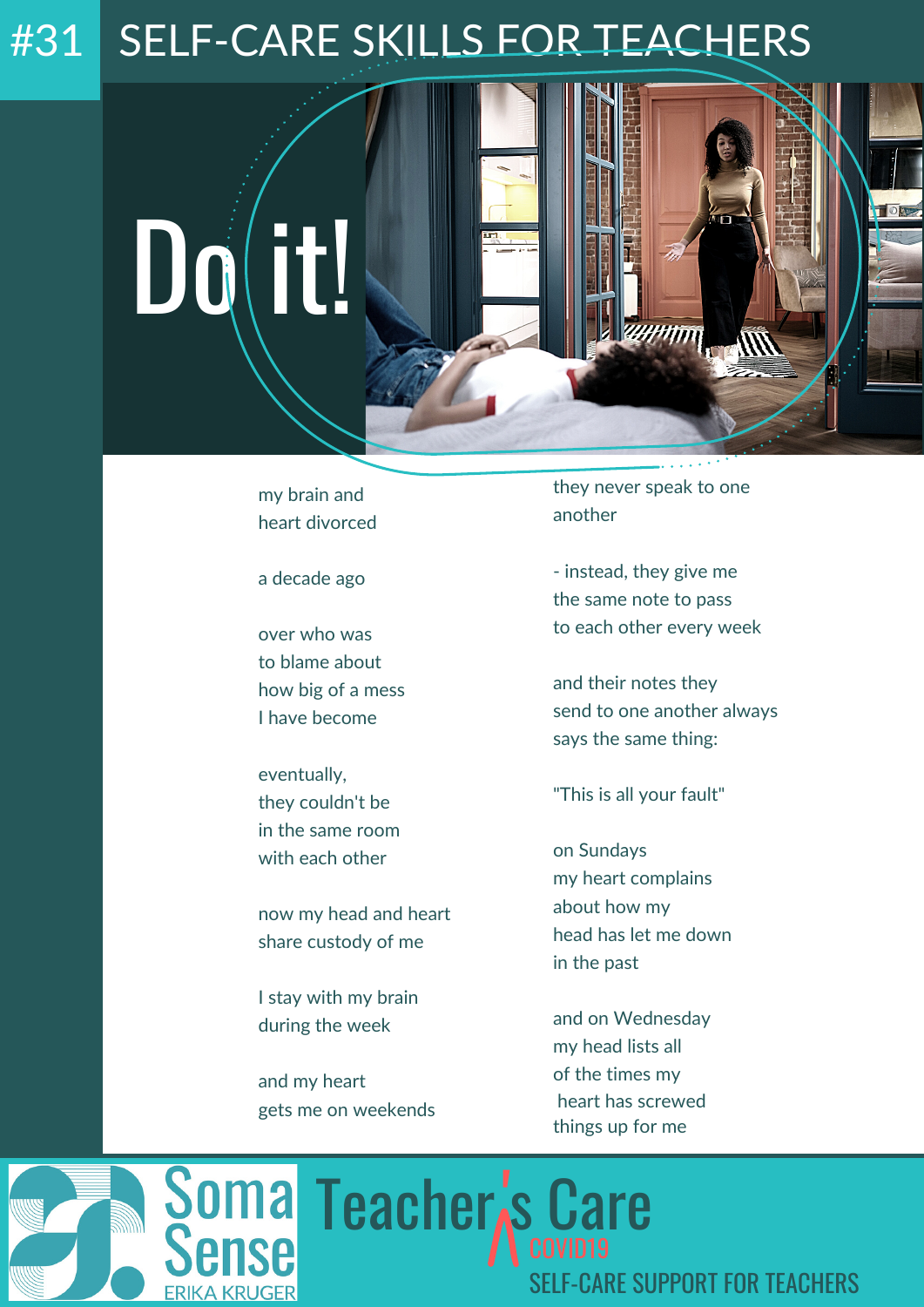### SELF-CARE SKILLS FOR TEACHERS

#### in the future

they blame each other for the state of my life

there's been a lot of yelling - and crying

so, lately, I've been spending a lot of time with my gut

who serves as my unofficial therapist

most nights, I sneak out of the window in my ribcage

and slide down my spine and collapse on my gut's plush leather chair that's always open for me

~ and I just sit sit sit sit until the sun comes up

last evening, my gut asked me if I was having a hard time being caught between my heart and my head

I nodded

I said I didn't know if I could live with either of them anymore

"my heart is always sad about something that happened yesterday while my head is always worried about something that may happen tomorrow," I lamented

my gut squeezed my hand

"I just can't live with my mistakes of the past or my anxiety about the future," I sighed

my gut smiled and said:

"in that case, you should go stay with your lungs for a while,"

I was confused - the look on my face gave it away

if you are exhausted about your heart's obsession with the fixed past and your mind's focus on the uncertain future

Teacher<sub>s</sub> s Care SELF-CARE SUPPORT FOR TEACHERS